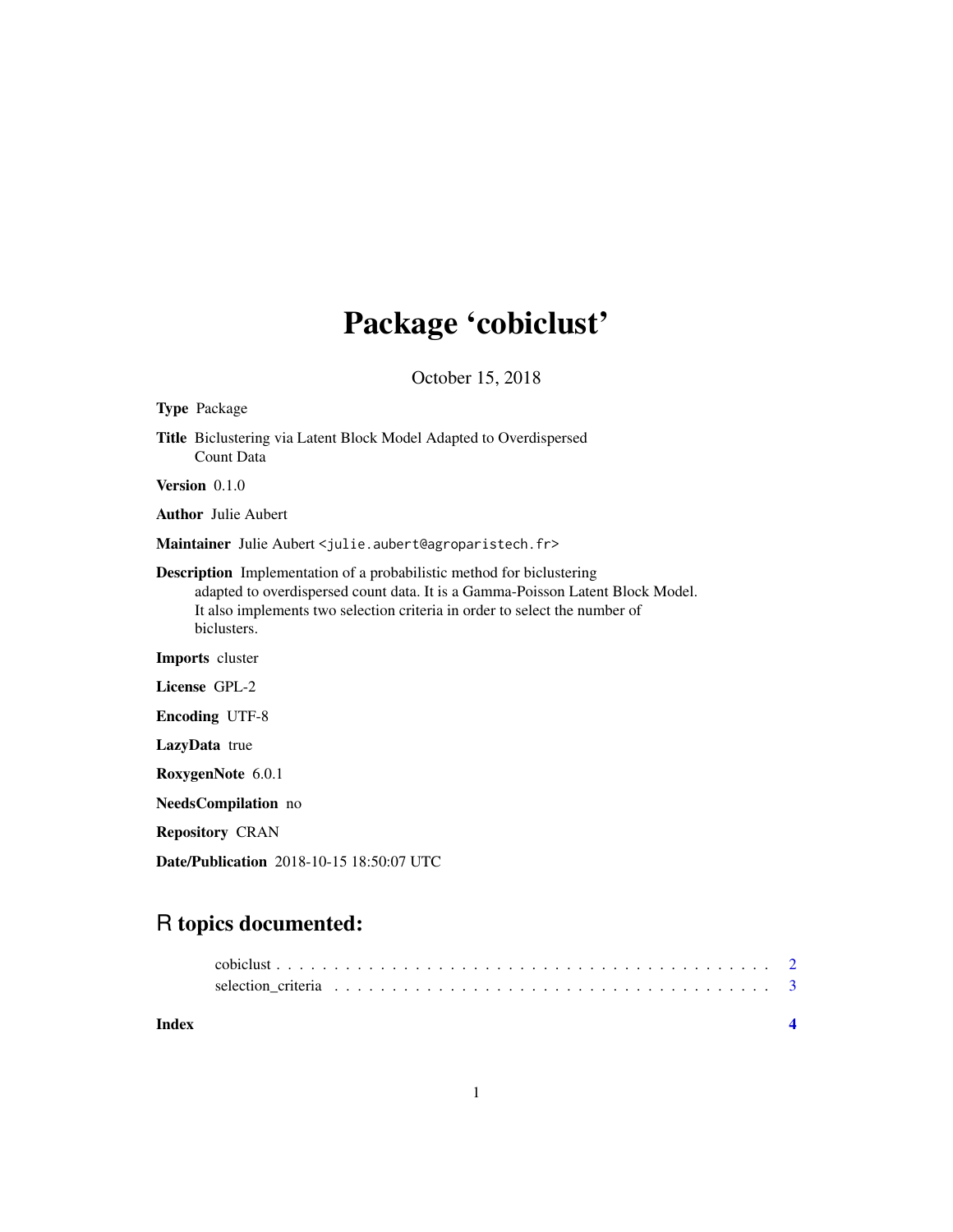<span id="page-1-0"></span>

#### Description

Perform a biclustering adapted to overdispersed count data.

#### Usage

```
cobiclust(x, K = 2, G = 3, nu_j = NULL, a = NULL, akg = FALSE,
  cvg_lim = 1e-05, nbiter = 5000)
```
#### Arguments

| $\mathsf{x}$ | the input matrix of observed data.                                                                                                                  |
|--------------|-----------------------------------------------------------------------------------------------------------------------------------------------------|
| К            | an integer specifying the number of groups in rows.                                                                                                 |
| G            | an integer specifying the number of groups in columns.                                                                                              |
| $nu_i$       | a vector of. The length is equal to the number of colums.                                                                                           |
| a            | an numeric.                                                                                                                                         |
| akg          | a logical variable indicating whether to use a common dispersion parameter (akg<br>$=$ FALSE) or a dispersion parameter per cocluster (akg = TRUE). |
| $cvg$ lim    | a number specifying the threshold used for convergence criterion $(cvg_{\text{min}} =$<br>1e-05 by default).                                        |
| nbiter       | the maximal number of iterations for the global loop of variational EM algorithm<br>(nbiter = $5000$ by default).                                   |
|              |                                                                                                                                                     |

#### Value

An object of class cobiclustering

#### See Also

[cobiclustering](#page-0-0) for the cobiclustering class.

#### Examples

```
npc <- c(50, 40) # nodes per class
KG \leftarrow c(2, 3) # classesnm <- npc * KG # nodes
Z \le - diag( KG[1]) %x% matrix(1, npc[1], 1)
W <- diag(KG[2]) %x% matrix(1, npc[2], 1)
L <- 70 * matrix( runif( KG[1] * KG[2]), KG[1], KG[2])
M_in_expectation <- Z %*% L %*% t(W)
size <- 50
M<-matrix(
rnbinom(
```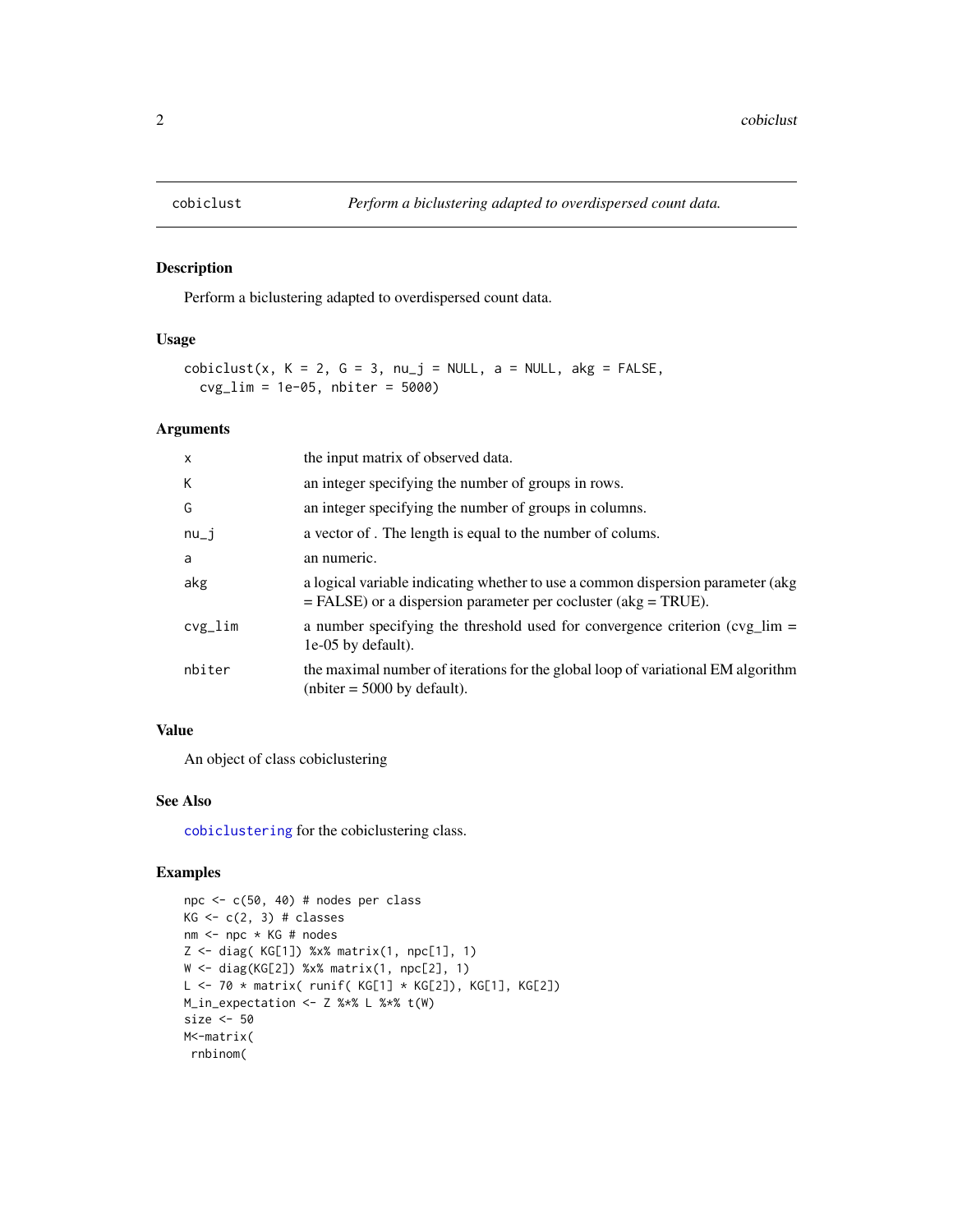#### <span id="page-2-0"></span>selection\_criteria 3

```
n = length(as.vector(M_in_expectation)),
  mu = as.vector(M_in_expectation), size = size)
 , nm[1], nm[2])
rownames(M) <- paste("OTU", 1:nrow(M), sep = "_")
colnames(M) \leq paste("S", 1:ncol(M), sep = "_")
res <- cobiclust(M, K = 2, G = 3, nu_j = rep(1,120), a = 1/size, cvg_lim = 1e-5)
```
selection\_criteria *Calculate selection criteria.*

#### Description

Calculate selection criteria.

#### Usage

```
selection_criteria(x, K, G)
```
#### Arguments

| X | The output of the cobiclust function. |
|---|---------------------------------------|
| K | The number of groups in rows.         |
| G | The number of groups in columns.      |

#### Value

A dataframe with 7 columns.

vICL the vICL selection criterion.

BIC the BIC selection criterion.

penKG the value of the BIC penalty.

lb the value of the lower bound of the log-likelihood.

entZW the value of the entropy of the latent variables Z and W.

K the number of groups in rows.

G the number of groups in columns.